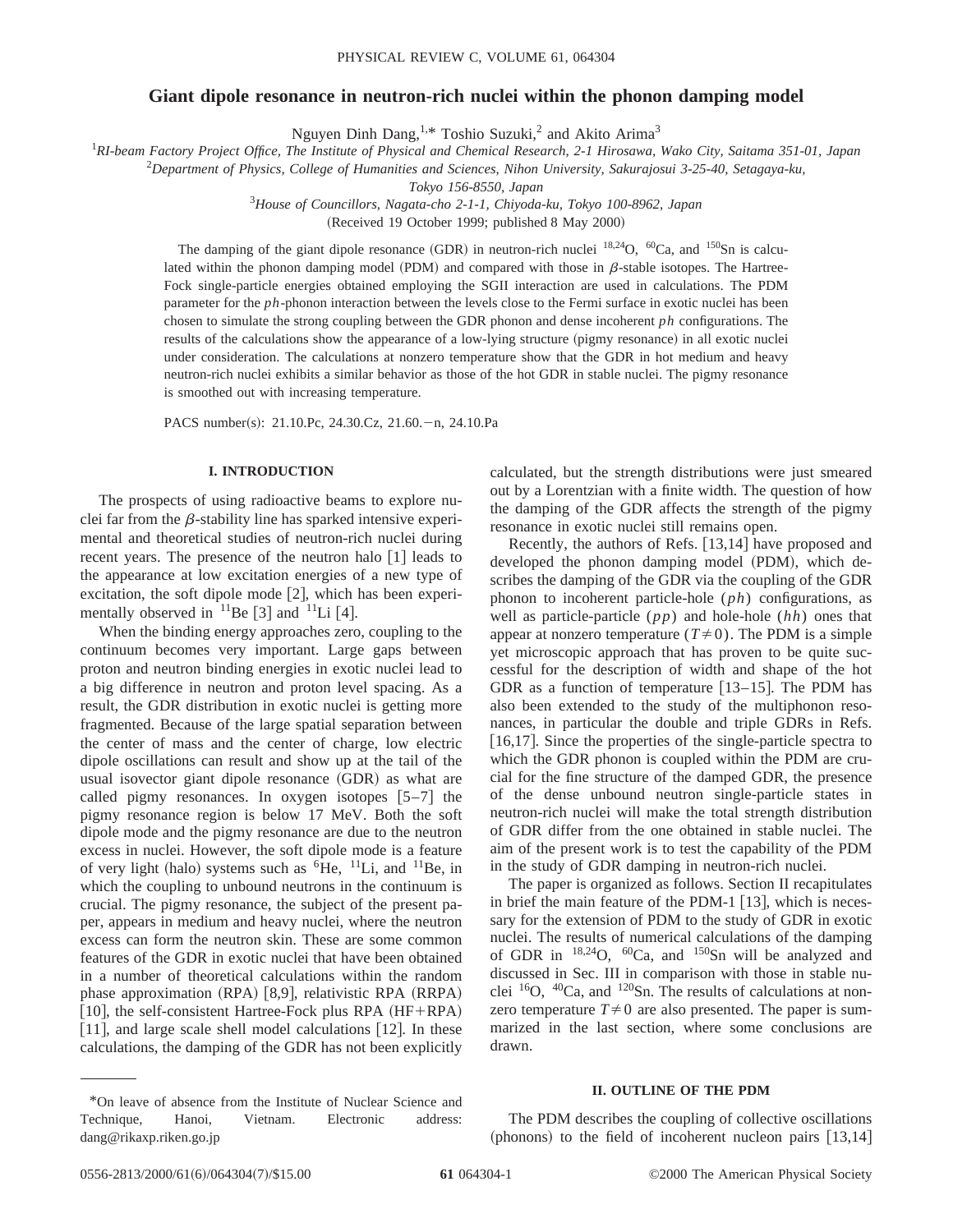making use of a Hamiltonian that is composed of three terms

$$
H = \sum_{s} E_{s} a_{s}^{\dagger} a_{s} + \sum_{q} \omega_{q} Q_{q}^{\dagger} Q_{q} + \sum_{s,s',q} F_{ss'}^{(q)} a_{s}^{\dagger} a_{s'} (Q_{q}^{\dagger} + Q_{q}).
$$
\n(1)

The first term on the right-hand side  $(RHS)$  of Eq.  $(1)$  corresponds to the field of independent single particles, where  $a_s^{\dagger}$ and *as* are the creation and destruction operators of a particle or hole state with energy  $E_s = \epsilon_s - \epsilon_F$ ,  $\epsilon_s$  the single-particle energy and  $\epsilon_F$  the chemical potential. The second term is the phonon field, where  $Q_q^{\dagger}$  and  $Q_q$  are the creation and destruction operators of a phonon with energy  $\omega_q$ . The last term describes the coupling between the phonon field and the field of all possible *ph*, *pp*, and *hh* pairs. The indices *s* and *s'* denote particle  $(p, E_p>0)$  or hole  $(h, E_h<0)$ , while the index *q* is reserved for the phonon state  $q = {\lambda, i}$  with multipolarity  $\lambda$  (the projection  $\mu$  of  $\lambda$  in the phonon index is omitted for simplicity). In general, the sums in the last two terms are carried out over  $\lambda \ge 1$ . The coupling vertex  $F_{ss}^{(q)}$  is parametrized for the GDR  $(\lambda=1)$  within the PDM-1 as  $F_{ph}^{(1)} = F_1$  and  $F_{pp'}^{(1)} = F_{hh'}^{(1)} = F_2$ , whose selection for use with the Hartree-Fock single-particle spectra will be discussed in Sec. III. The form of the Hamiltonian  $(1)$  is quite common in many microscopic models to nuclear collective excitations. The difference between models is in the definition of the single-particle energy  $E_s$ , phonon energy  $\omega_q$ , and phonon structure using a specific effective coupling  $F_{ss}^{(q)}$ . In a fully microscopic picture, the structure of phonon operators  $Q_q^{\dagger}$ and *Qq* can be defined as a superposition of collective *ph* pairs such as in RPA.

The main equations of the PDM-1 for the damping of the GDR phonon due to coupling to the incoherent *ph*, *pp*, and  $hh$  configurations by means of the Hamiltonian  $(1)$  have been derived in Ref.  $[13]$  making use of the double-time Green function method  $[19]$ . The equation for the propagation of the GDR phonon is

$$
G_q(E) = \frac{1}{2\pi} \frac{1}{E - \omega_q - P_q(E)},
$$
\n(2)

where  $P_q(E)$  is the polarization operator

$$
P_q(E) = \sum_{ss'} F_{ss'}^{(q)} F_{s's'}^{(q)} \frac{n_s - n_{s'}}{E - E_{s'} + E_s}.
$$
 (3)

The function  $n<sub>s</sub>$  is the single-particle occupation number, which can be well approximated by a Fermi-Dirac distribution function at temperature *T*. The imaginary part of the analytic continuation of the polarization operator into the complex energy plane  $P_q(\omega \pm \varepsilon)$  ( $\omega$  real) yields the damping  $\gamma_q(\omega)$  of the GDR phonon

$$
\gamma_q(\omega) = \pi \sum_{ss'} F_{ss'}^{(q)} F_{s's}^{(q)}(n_s - n_{s'}) \delta(\omega - E_{s'} + E_s). \tag{4}
$$

The full width at the half maximum (FWHM) of the GDR is calculated as

$$
\Gamma_{\text{GDR}} = 2 \gamma_{q = \text{GDR}} (\omega = E_{\text{GDR}}), \tag{5}
$$

where  $E_{GDR}$  is the GDR energy. We refer to Ref. [13] for the detailed derivation of these equations.

The strength function of the GDR is calculated as  $[13–15]$ 

$$
S(E_{\gamma}) = \frac{1}{\pi} \frac{\gamma_{\text{GDR}}(E_{\gamma})}{(E_{\gamma} - E_{\text{GDR}})^2 + [\gamma_{\text{GDR}}(E_{\gamma})]^2},
$$
(6)

where the GDR energy  $E_{GDR}$  is defined as the pole of the Green function  $G_q(E)$  (2), i.e., as the solution of the equation

$$
E_{\rm GDR} - \omega_{\rm GDR} - P_{\rm GDR}(E_{\rm GDR}) = 0. \tag{7}
$$

The moments are calculated from the strength function  $(6)$  as

$$
m_k = \int_{E_1}^{E_2} S(E) E^k dE,\tag{8}
$$

in which the first moment  $m_1$  is the energy weighted sum (EWS) of strengths, which is ultimately related to the Thomas-Reiche-Kuhn (TKR) sum rule of the GDR. The latter is exhausted by integrating the GDR cross section

$$
\sigma(E_{\gamma}) = \frac{4\pi^2 e^2 \hbar}{mc} \frac{NZ}{A} S(E_{\gamma}) E_{\gamma}
$$
 (9)

up to around 40 MeV, namely,

$$
\sigma_{\text{int}} = \int_0^{40 \text{ MeV}} \sigma(E_\gamma) dE_\gamma \approx 60 \frac{NZ}{A} (\text{MeV mb}). \quad (10)
$$

The structure of Eqs.  $(2)$  and  $(3)$  shows that the GDR strength, which is originally concentrated in an idealized single-phonon state with energy  $\omega_q$  [Fig. 1(a)], spreads over many *ph* (at zero and nonzero *T*) as well as *pp* and *hh* (at nonzero *T*) configurations due to the coupling between the GDR phonon and the background of the incoherent *ph*, *pp*, and  $hh$  states [Fig. 1(b)]. This is a realization of the common mechanism proposed by Goldhaber and Teller many years ago in Ref.  $[18]$ , according to which coupling of the ordered dipole vibration to other degrees of freedom broadens the discrete giant dipole states. Many elaborated theoretical models of the damping of giant resonances have studied this mechanism on different microscopic levels. The distribution of the total GDR strength over these states  $|Fig. 1(c)|$ , therefore, depends on the property of the single-particle spectra from which these configurations are constructed. In the next section, we will see how this makes the damping of GDR in neutron-rich nuclei different from the one in stable nuclei.

## **III. RESULTS OF NUMERICAL CALCULATIONS**

In this section we present the results of calculation for the strength function  $(6)$  and EWS of strengths of the GDR in  $16,18,\tilde{24}O$ ,  $40,60Ca$ , and  $120,150Sn$ . We employ the same scenario, which has been successfully used to describe the damping of the hot GDR within the PDM-1  $[13]$ . This scenario assumes that, before coupling to the incoherent *ph*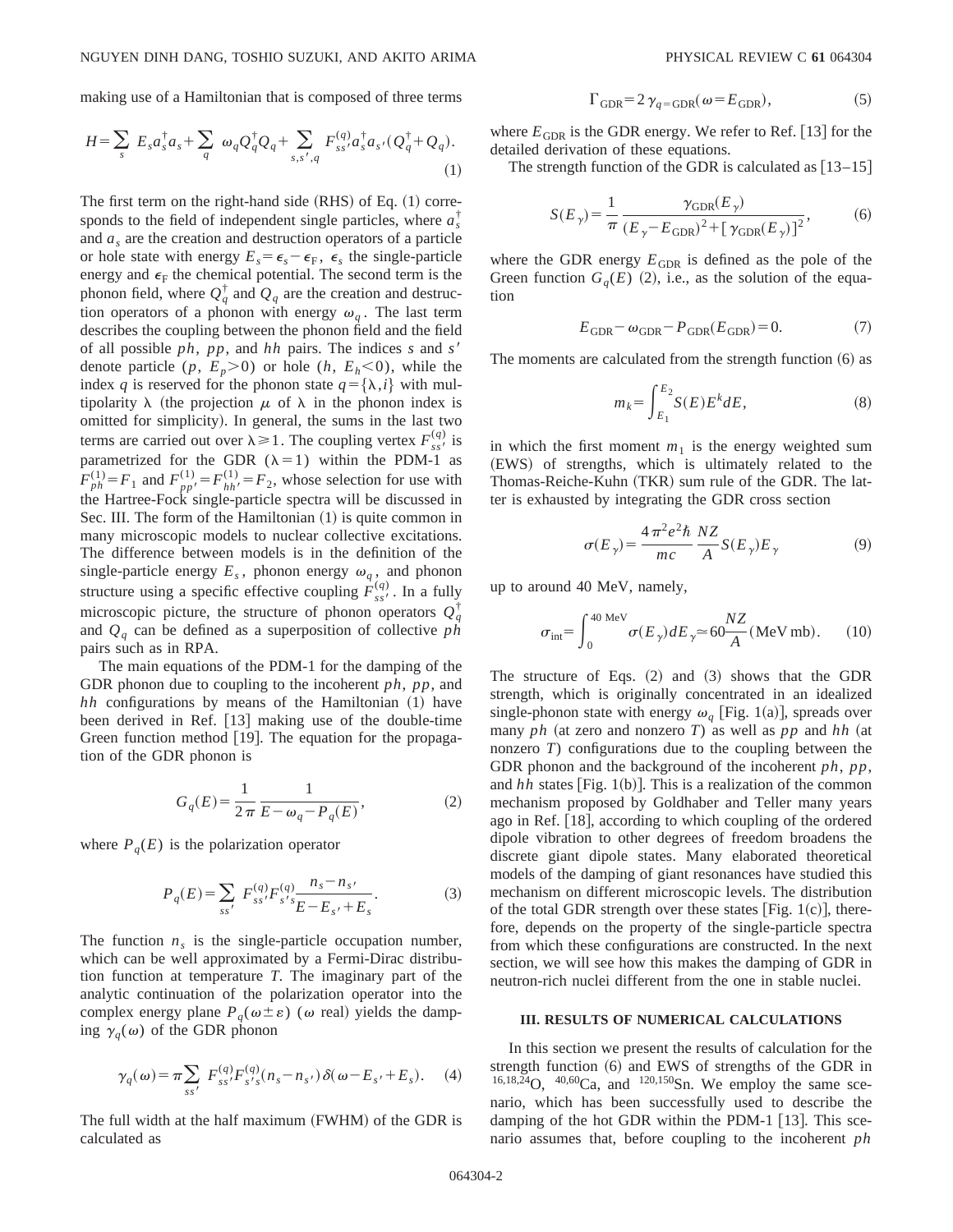

FIG. 1. Illustration of the damping mechanism of the GDR within the PDM. The idealized GDR is generated by the phonon operator  $Q_q^{\dagger}$  with energy  $\omega_q$  and exhausts all the oscillator strength  $(a)$ . It is coupled via the last term of the Hamiltonian  $(1)$  to the incoherent *ph* (at zero and nonzero *T*) and *pp* and *hh* (at  $T \neq 0$ ) pairs  $a_s^{\dagger} a_{s'}$  displayed in (b). As a result, the GDR in (a) spreads over many  $ss'$  states as depicted in  $(c)$ .

configurations (as well as  $pp$  and  $hh$  ones, additionally at nonzero *T*), all the oscillator strength of the GDR is concentrated in a single collective and structureless phonon with energy  $\omega_q$  that is close to the observed energy  $E_{\text{GDR}}^{\text{exp}}$  of the GDR built on the ground state (i.e., at  $T=0$ ).

#### **A. Ingredients for numerical calculations**

The PDM has been using so far the single-particle energies calculated within the Woods-Saxon potentials. In the present paper, for the application to exotic nuclei, we employ the single-particle energies that have been calculated within the Hartree-Fock  $(HF)$  theory using the SGII interaction  $[20]$ in the spherical basis. These energies have been used with some success in the study of GDR in exotic nuclei within HF-RPA [8,11]. The validity of the single-particle spectra obtained using different Skyrme-type interactions in the description of neutron-rich nuclei has been discussed in detail in Ref. [21].

TABLE I. The PDM parameters selected using the HF singleparticle energies with SGII interaction.

| Nucleus   | $\omega_q$ (MeV) | $F_1$ (MeV)            |
|-----------|------------------|------------------------|
| $^{16}$ O | 22.2             | 1.025                  |
| $^{40}Ca$ | 18.4             | $3.464 \times 10^{-1}$ |
| $120$ Sn  | 16.2             | $1.732 \times 10^{-1}$ |

Superfluid neutron pairing is not taken into account for simplicity. Its effect on the GDR in stable nuclei is known to be small. In unstable nuclei, the inclusion of pairing may improve the description of the pigmy resonance. The part of spectra that spans the energy region from  $-60$  MeV up to 30 MeV has been used in calculations of the GDR damping.

The phonon energy  $\omega_q$  and the matrix elements of the coupling to *ph* and *pp* or *hh*,  $F_{ph}^{(q)} = F_1$  for  $(s, s') = (p, h)$ , and  $F_{pp}^{(q)} = F_{hh}^{(q)} = F_2$  for  $(s, s') = (p, p')$  or  $(h, h')$ , are introduced as parameters of the model. Even though the higherorder graphs were not included explicitly in the equations within the PDM-1, this procedure implies that their effects are incorporated effectively in the parameters  $F_1$  and  $F_2$ . The PDM-2, which includes this coupling explicitly up to two-phonon terms  $[14]$ , gives similar results for the hot GDR.

The PDM is not a purely phenomenological model since the GDR energy and width are not input parameters but calculated from microscopic expressions  $(5)$  and  $(7)$ , which contains the PDM parameters. The latter have been determined as follows. The energy  $\omega_a$  and the parameter  $F_1$  for  $\beta$ -stable nuclei have been chosen so that the GDR width  $\Gamma_{\text{GDR}}$  calculated from Eq. (5) is equal to the observed FWHM of the GDR, and the GDR energy  $E_{GDR}$  calculated from Eq.  $(7)$  is equal to the experimentally extracted GDR energy  $E_{\text{GDR}}^{\text{exp}}$ . The selected values of the parameters  $\omega_q$  and  $F_1$  are given in Table I for <sup>16</sup>O, <sup>40</sup>Ca, and <sup>120</sup>Sn making use of the Hartree-Fock single particle spectra mentioned above. The parameter  $F_2$  is chosen so that the GDR energy does not vary appreciably when *T* changes. This has been achieved with the value of  $F_2 = 40/3F_1$  for all nuclei under consideration.

Since the experimental data for energy and width of GDR in neutron-rich nuclei are not available at present, we extrapolate the values of the parameters determined for a stable nucleus in Table I to its neutron-rich isotopes. With increasing the number of neutrons, the neutron chemical potential  $\epsilon_F^{\text{N}}$  increases from -11.01 MeV in <sup>16</sup>O to -4.03 MeV in <sup>24</sup>O, from -12.65 MeV in <sup>40</sup>Ca to -3.26 MeV in <sup>60</sup>Ca, and from  $-8.46$  MeV in  $^{120}$ Sn to  $-3.1$  MeV in  $^{150}$ Sn. In this way, the neutron chemical potential enters the region of dense and weakly bound single-particle levels. This corresponds to the decrease of binding energy of the last neutrons, an effect that leads to a neutron skin. A fully microscopic way of taking into account the effect of small separation energy in nuclear far from stability should treat explicitly coupling to continuum. This goes beyond the scope of the PDM and immediately makes the calculations of configuration mixings become very involved, losing the simplicity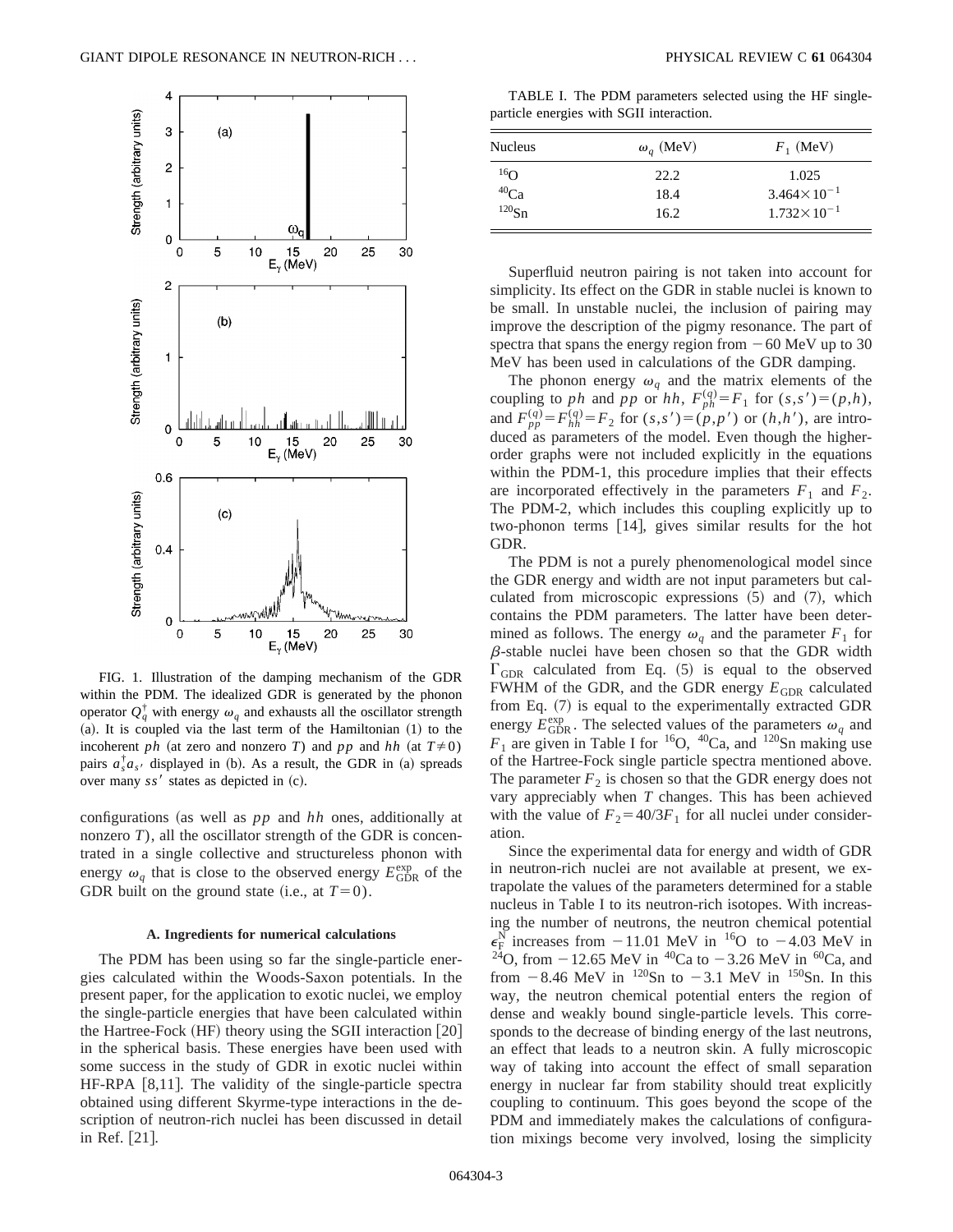

FIG. 2. Running sums of the integrated photoabsorption cross section for <sup>18</sup>O. The solid curve is the result of theoretical calculations within the PDM, while the dashed curve is the experimental result of Ref.  $[1]$ .

and transparentness of the model. Therefore, we prefer to simulate the effect of small separation energy in neutron-rich nuclei by an effective coupling that is simple to handle without increasing the configuration space, which has been used so far for the GDR in stable nuclei within the PDM. The simplest way to realize this in the present calculations is to increase the absolute values of the matrix elements  $F_{ph}^{(1)}$  of the coupling between the GDR phonon and the *ph* configurations that correspond to the neutron levels within a small area near the Fermi surface in neutron rich nuclei. In the present scheme, this corresponds to an increase of parameter  $F_1$  to a value  $F_1' \ge F_1$  within the region near the neutron Fermi level  $\epsilon_{\rm F}^{\rm N} \ge -8$  MeV, where the difference between the *ph*-level distance and  $|\epsilon_F|$  is not larger than a critical distance  $\Delta \epsilon_{\text{crit}}$ . In order to apply the same large value of  $F'_1$  to all the neutron levels within the region defined by the parameter  $\Delta \epsilon_{\text{crit}}$ , the latter must be sufficiently small so that the gross structure of the GDR is not affected. We found that the shape of the main peak of the GDR does not change appreciably with varying  $\Delta \epsilon_{\rm crit}$  within the interval 0.5–1.5 MeV. The value  $\Delta \epsilon_{\text{crit}}=1.5$  MeV has been used in calculations. The value  $F'_1$  has been chosen to obtain the best fit to the experimental running sums of the GDR integrated photoabsorption cross section in  $^{18}O$  [5] as displayed in Fig. 2. This gives the value  $F'_1 = 40F_1$ . The experimental values of EWS of strengths of GDR in medium and heavy neutron rich nuclei are not available at present. Therefore, we apply the same ratio, obtained in  $^{18}O$ , to the nuclei under consideration. This gives us the value of  $F'_1$  equal to 41 MeV for oxygen isotopes, 13.856 MeV for calcium isotopes, and 6.928 MeV for tin isotopes. It is known that the effect of coupling to continuum on the GDR in medium and heavy stable nuclei is less important than the one in lighter nuclei. Therefore, we expect that such kind of extrapolation may provide us with some upper limit for the effect of small separation energy in heavy neutron-rich nuclei under consideration. More experimental data are required in order to refine the value of  $F_1'$  depending on the mass number.

We see that the new parameter  $\Delta \epsilon_{\text{crit}}$  defines the size of the region at the Fermi surface in neutron-rich nuclei where



FIG. 3. GDR strength functions in  ${}^{16}O$  (a),  ${}^{18}O$  (b), and  ${}^{24}O$  (c).

there are excitations of weakly bound  $ph$  states  $[10]$ , which are effectively taken into account by increasing  $F_1$  to  $F'_1$  in this region. As will be seen below, this leads to the appearance of the pigmy resonance in neutron-rich nuclei.

It is worth noticing that, since the phonon operator in PDM is considered as boson, it commutes with the *ph* pair operator. In this sense the Pauli principle is not taken into account mathematically. However, this shortcoming is corrected in practice as long as two parameters  $\omega_q$  and  $F_1$  are selected to describe correctly the GDR at  $T=0$  as discussed above. Therefore, the correction due to Pauli principle and some other effects such as higher-order configuration mixing are effectively included in the parameters of the model.

The calculations also use a value of the smearing parameter  $\varepsilon$  equal to 0.5 MeV for the analytic continuation of the Green functions to the complex energy plane. This yields the smooth curves for the calculated GDR strength functions. The averaged properties of the GDR such as the width, centroid energy, and the moments are stable against varying  $\varepsilon$ within 0.1 and 1.0 MeV.

## **B. Analysis of results obtained**

The calculated strength functions of the GDR in oxygen isotopes are shown in Fig. 3. The resonance region in  $^{16}O$ [Fig. 3(a)] is in between  $20-25$  MeV in agreement with the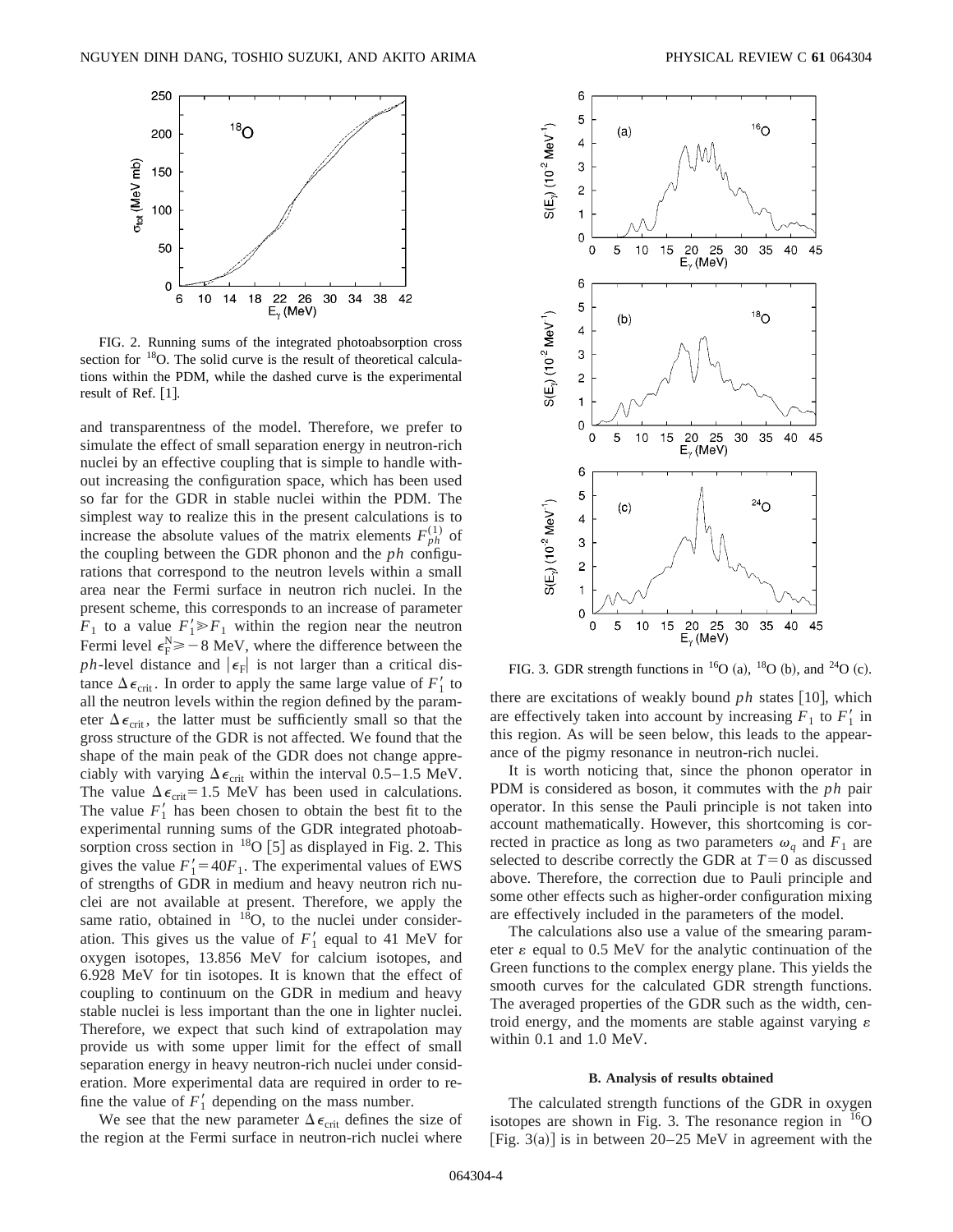## GIANT DIPOLE RESONANCE IN NEUTRON-RICH . . . PHYSICAL REVIEW C **61** 064304

TABLE II. The values of the first moment  $m_1$  of GDR  $m_1^L$  in the low-energy region ( $0 \le E_\gamma \le 10$  MeV),  $m_1^H$  in the high-energy region (10< $E_\gamma$  \levation 4 (10), and the fraction  $m_1^L/m_1^{\text{tot}}$  of the total moment  $m_1$  covered by the low-energy region.

| <b>Nucleus</b>           | $m_1^L$ | $m_1^H$ | $m_1^L/m_1^{\text{tot}}$ (%) |
|--------------------------|---------|---------|------------------------------|
| $^{16}$ O                | 0.12    | 13.6    | 0.86                         |
| $^{18}$ O<br>$^{24}$ O   | 0.34    | 13.1    | 2.6                          |
|                          | 0.33    | 14.7    | 2.2                          |
| $^{40}$ Ca<br>$^{60}$ Ca | 0.06    | 17.8    | 0.3                          |
|                          | 0.27    | 18.0    | 1.5                          |
| $^{120}Sn$               | 0.26    | 14.2    | 1.8                          |
| $150$ Sn                 | 0.70    | 14.1    | 4.7                          |

experimental observation [22]. The centroid energy of the GDR distribution is located at  $E_{GDR}$ =22.5 MeV. The fragmentation of the GDR is rather broad and several distinct peaks can be seen in the resonance region. The GDR strength functions in neutron-rich isotopes  $^{18}$ O and  $^{24}$ O have a tail that is extended toward very low excitation energy, where several small peaks can be seen below 10 MeV and exhaust 2.6 and 2.2% of the total EWS of the GDR strengths, respectively (Table II). This is about  $2.6-3.0$  times larger than the fraction of the total EWS of strengths within the same energy region in <sup>16</sup>O. The centroid energies  $E_{GDR}$  of the GDR in  $18$ O and  $24$ O are 22.5 and 22.9 MeV, respectively, i.e., almost at the same place as the GDR in  $16$ O. In  $18$ O, the four major peaks below 15 MeV located at around  $E_{\gamma}$ =6, 8, 11, and 15 MeV can be compared with the four peaks between 7 and 15 MeV observed in experiments  $[5-7]$ . The GDR itself has two major peaks located at around 17.5 and 24 MeV. These are to be compared with the broad structure between 17–22 MeV and a strong peak at around 24 MeV found in experiments [5]. No experimental data are available at present for the GDR in  $^{24}O$ , where we expect a major peak at 22.5 MeV and a group of pronounced peaks below 10 MeV [Fig.  $3(c)$ ].

Figure 4 shows the calculated strength functions of GDR in 40,60Ca and 120,150Sn. All the GDRs are well localized at around 20 and 15.5 MeV for calcium and tin isotopes, respectively. The shape and FWHM of the GDR do not change significantly with increasing the neutron number. The values of the FWHM are around 7.0–7.5 MeV for calcium isotopes, and 4.8–5.0 MeV for tin isotopes. In the region of  $E_{\gamma}$  < 10 MeV, a pronounced pigmy resonance is seen in  ${}^{60}Ca$  and <sup>150</sup>Sn. The fraction of the total EWS of strengths covered by the region below 10 MeV is also around 2.6–3 times larger compared to the same region in the corresponding stable nuclei. In  $150$ Sn, the pigmy resonance's region exhausts almost 5% of the total EWS of GDR strengths (Table II). The overall shapes of the GDRs including the pigmy resonance obtained in the present calculations are similar to those obtained within the full-RPA approach in Ref.  $[9]$ . In the latter the GDR width was not calculated, but introduced empirically.



FIG. 4. GDR strength functions in <sup>40</sup>Ca (a), <sup>60</sup>Ca (b), <sup>120</sup>Sn (c), and  $^{150}Sn$  (d).

Shown in Fig. 5 are the GDR strength functions in neutron-rich nuclei  ${}^{60}Ca$  and  ${}^{150}Sn$  at several temperatures. The results have been obtained using the values of chemical potentials  $\epsilon_F^Z$  and  $\epsilon_F^N$  that have been determined at  $T=0$ [Figs. 5(a) and  $5(c)$ ] as well as using the chemical potentials that vary with  $T$  to conserve the particle numbers [Figs.  $5(b)$ ] and  $5(d)$ . These panels show that the effect of temperature dependence of chemical potentials on the damping property of the GDR in medium and heavy spherical nuclei can be neglected, given the large error bars of available experimental data of hot GDR. The behavior of the hot GDR width as a function of temperature is the same as in stable nuclei  $[13–15]$ . The width increases sharply with increasing *T* up to around 2–3 MeV, but saturates at higher temperatures. Con-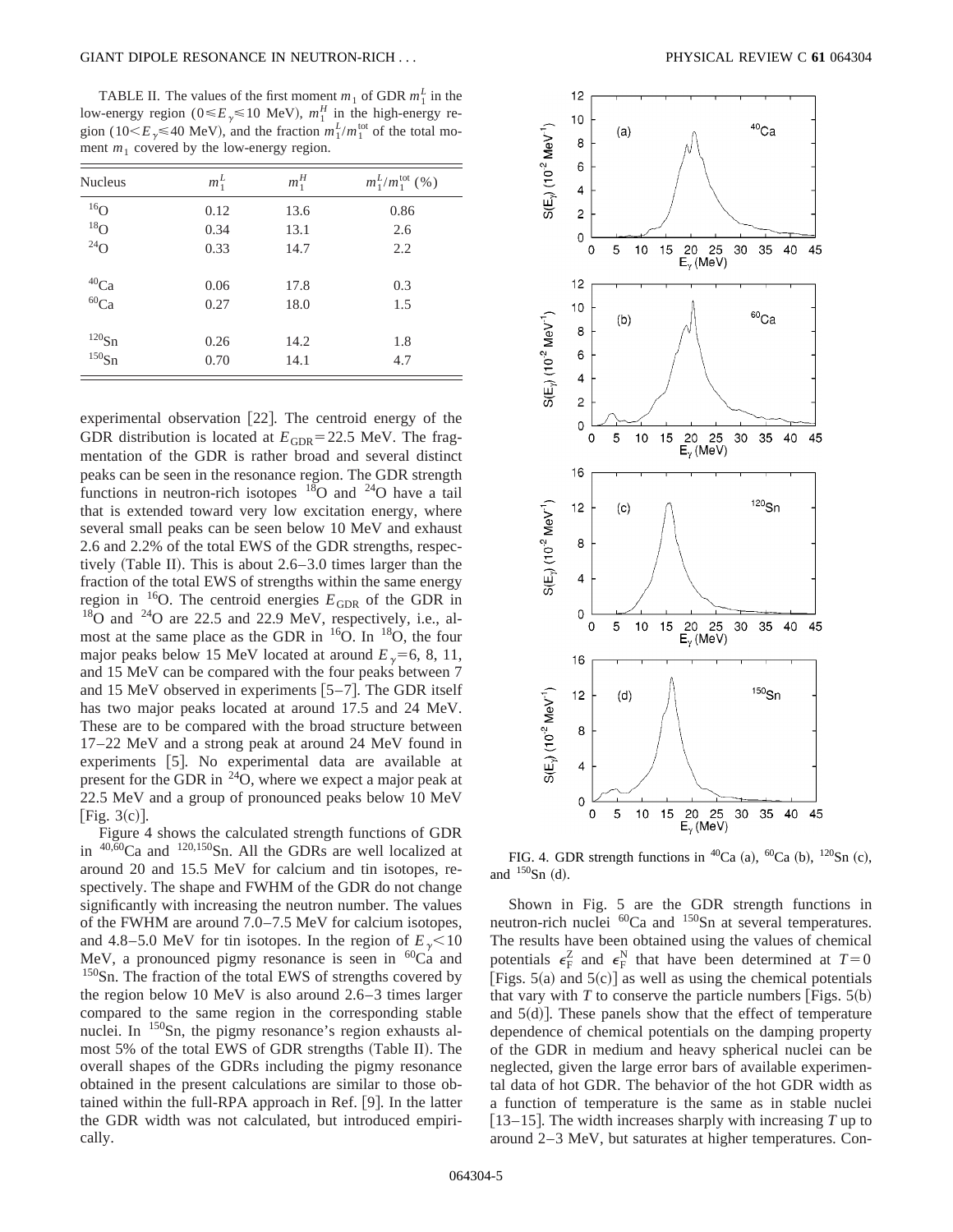

FIG. 5. GDR strength functions in  ${}^{60}Ca$  (a),(b) and  ${}^{150}Sn$  (c),(d) at several temperatures. The solid, dashed, dotted, and dash-dotted curves correspond to temperatures  $T=0, 1, 2,$  and 3 MeV, respectively. (a) and (c): results obtained using the zero-temperature chemical potentials.  $(b)$  and  $(d)$ : results obtained using the temperature-dependent chemical potentials.

cerning the pigmy resonance, it is smoothed out with increasing *T*. At  $T=3$  MeV, no bump structure can be seen below  $E<sub>y</sub>=10$  MeV, except for a long low-energy tail of the GDR, which should be hard to be extracted from the background of the  $\gamma$ -decay spectra emitted from highly excited nuclei.

## **IV. CONCLUSIONS**

In the present work, we made an attempt to extend the PDM  $[13,14]$  to describe the damping of GDR in exotic nuclei. The strength functions of the GDR in neutron-rich nuclei  $^{18,24}$ O,  $^{60}$ Ca, and  $^{150}$ Sn have been calculated within the PDM-1 [13] and compared with the results in the corresponding  $\beta$ -stable nuclei. The results obtained have shown that, given reasonable single-particle spectra  $(e.g., the HF)$ ones calculated using SGII interaction in the present case), we can determine a unique set of the PDM parameters for each atomic number *Z* to have a description in agreement with available experimental observations.

The analysis of numerical results allows us to draw the following conclusions.

 $(i)$  The appearance of the low-lying GDR (the pigmy resonance) in neutron-rich nuclei can be described within the PDM as a result of a strong coupling of the GDR phonon to the *ph* configurations in the region around the Fermi surface, where the weakly bound single-particle levels are located close to each other. In the region below 10 MeV, the damped pigmy resonance accounts for up to around 5% of the total EWS of the GDR strengths.

(ii) Except for the low-energy tail of the GDR including the pigmy resonance, the general gross structure of the GDR in neutron-rich nuclei, especially in  ${}^{60}Ca$  and  ${}^{150}Sn$ , including the energy, FWHM, and overall shape, is similar to the one in  $\beta$ -stable nuclei.

(iii) The GDR in neutron-rich nuclei at nonzero temperature exhibits the same behavior as the one in stable nuclei. Its width increases sharply with increasing temperature up to around 3 MeV, and saturates at higher temperatures. The centroid energy of the GDR remains nearly temperature independent. The pigmy resonance, however, is smoothed out with increasing temperature.

We have considered only neutron-rich nuclei in the present paper. The application to proton-rich nuclei can be carried out in the same manner. The inclusion of neutron pairing can also improve the quantitative description, especially for the low-lying dipole mode.

#### **ACKNOWLEDGMENTS**

Numerical calculations were carried out using a 64-bit Alpha AXP workstation running Digital UNIX  $(OSF/1)$  at the Computer Science Laboratory of RIKEN.

- [1] I. Tanihata et al., Phys. Rev. Lett. **55**, 2676 (1985); I. Tanihata *et al.*, Phys. Lett. **160B**, 380 (1985).
- [2] P.G. Hansen and B. Jonson, Europhys. Lett. 4, 409 (1987).
- [3] T. Nakamura et al., Phys. Lett. B 331, 296 (1994).
- [4] D. Sackett *et al.*, Phys. Rev. C **48**, 118 (1993); F. Shimoura *et al.*, Phys. Lett. B **348**, 29 ~1995!; M. Zinser *et al.*, Nucl. Phys. **A619**, 151 (1997).
- [5] J.G. Woodworth, K.G. McNeil, J.W. Jury, R.A. Alvarez, B.L.